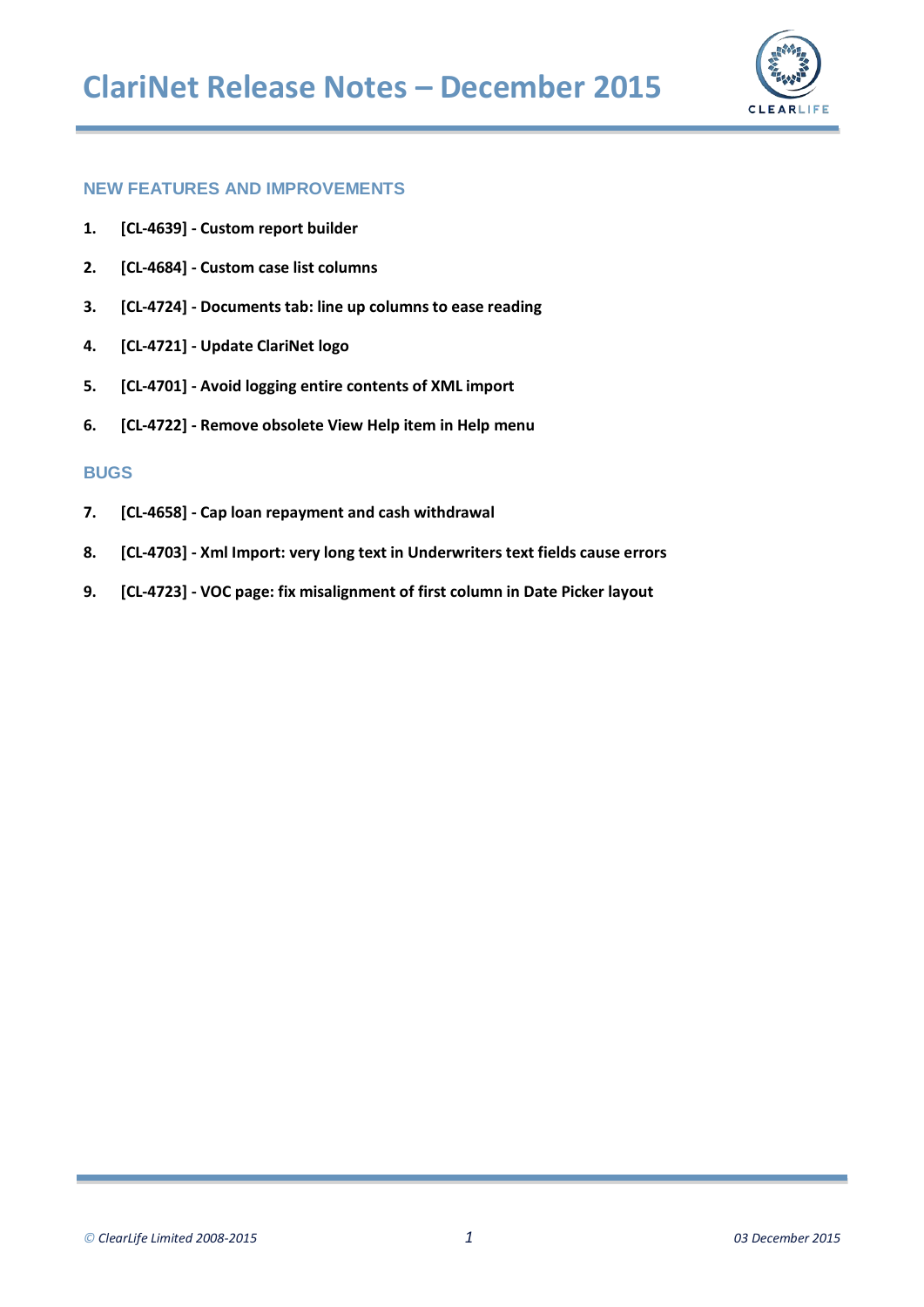

# <span id="page-1-0"></span>**New Features and Improvements**

## <span id="page-1-1"></span>**1. [CL-4639] - Custom report builder**

You can now design your own reports! In this first version, you can choose from 97 ClariNet fields, from the Policy tab and the Insured tab and from Bidding and Closing Transactions. The output is a CSV file that can be opened with Excel. **Please let us know which additional fields would be useful to you**. Reports are defined at Subscriber level and are therefore available to all users. They are defined in the Admin menu on the Export & Report Settings page:



### You can add, edit and delete reports:

| <b>Custom Reports</b>     |                 |                   |              |                    |              |    |
|---------------------------|-----------------|-------------------|--------------|--------------------|--------------|----|
| <b>Name</b>               | <b>Num Cols</b> | <b>Created On</b> | By           | <b>Modified On</b> | By           | Go |
| State X report            | 18              | 03/12/2015        | demoinvestor | 03/12/2015         | demoinvestor | Ø  |
| <b>Bob Special Report</b> | 97              | 03/12/2015        | demoinvestor | 03/12/2015         | demoinvestor |    |

On the left side, you will find all 97 fields currently available to pick from. The right side shows the layout of your report.



Just click the blue arrow to copy the field from list of available columns (on the left) to your own report (on the right).



A green tick indicates the field is already present in your report. You can select the same column multiple times if required.



To remove a field from your report, just click the blue arrow to move the field from your own report (on the right) back to the list of available columns (on the left).



You can easily change the order of the columns in your report by move the fields up or down using the appropriate blue arrow.

|                | <b>Optional Custom Name</b> |
|----------------|-----------------------------|
| Case Reference | CaselD                      |

If you prefer to use your own name for some columns rather than the ClariNet name, just enter it in the optional text box.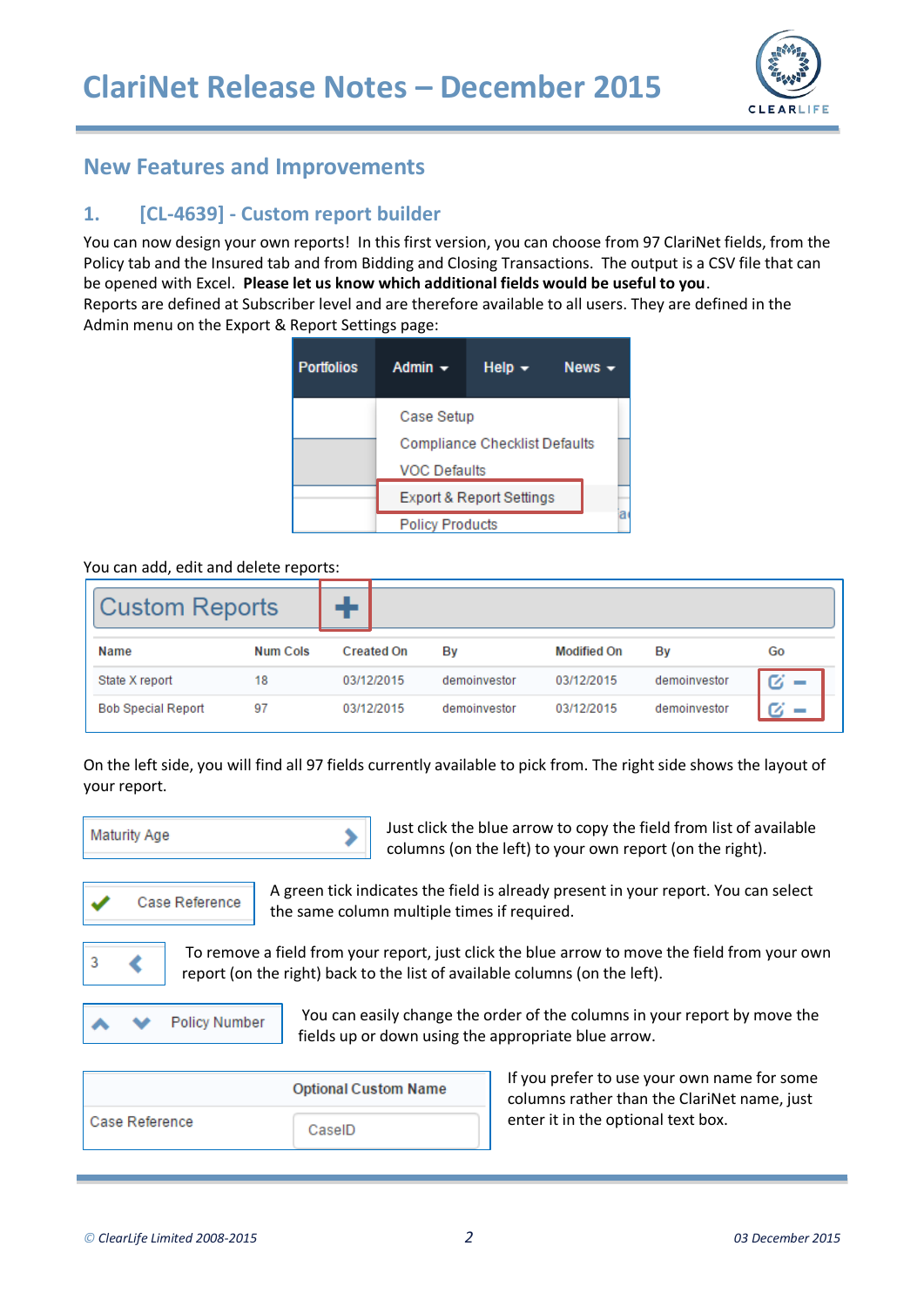# **ClariNet Release Notes – December 2015**



Some fields, such as Coverage End Date and Highest Bid are calculated, meaning various individual fields are used to determine the value which is generally not directly editable by a user.

| <b>Custom Report: Test Report</b>                    |         |
|------------------------------------------------------|---------|
| <b>Report Name</b>                                   |         |
| <b>Test Report</b>                                   |         |
|                                                      |         |
| <b>Available Columns</b>                             |         |
|                                                      |         |
| Case                                                 |         |
| Case Reference                                       | ,       |
| State of Ownership                                   | Ŷ.      |
| Case, Cost/Maturity/Disposal                         |         |
|                                                      |         |
| <b>Maturity Payment Date</b><br><b>Purchase Cost</b> | ,       |
| <b>Purchase Date</b>                                 | ×<br>Ŷ. |
| Case, calculated                                     |         |
| Case Status                                          | ⋟       |
| Portfolio Name                                       | S       |
| <b>Policy</b>                                        |         |
| Carrier                                              | ⋟       |
| <b>Face Amount</b>                                   | X       |
| <b>Issue State</b>                                   | ×       |
| <b>Issuing Carrier</b>                               | ×       |
| <b>Maturity Age</b>                                  | ⋟       |
| <b>Policy Date</b>                                   |         |
| <b>Policy Number</b>                                 | ⋟       |
| Policy, calculated                                   |         |
| Coverage End Age                                     | ,       |
| Coverage End Date                                    |         |
| Policy Type                                          |         |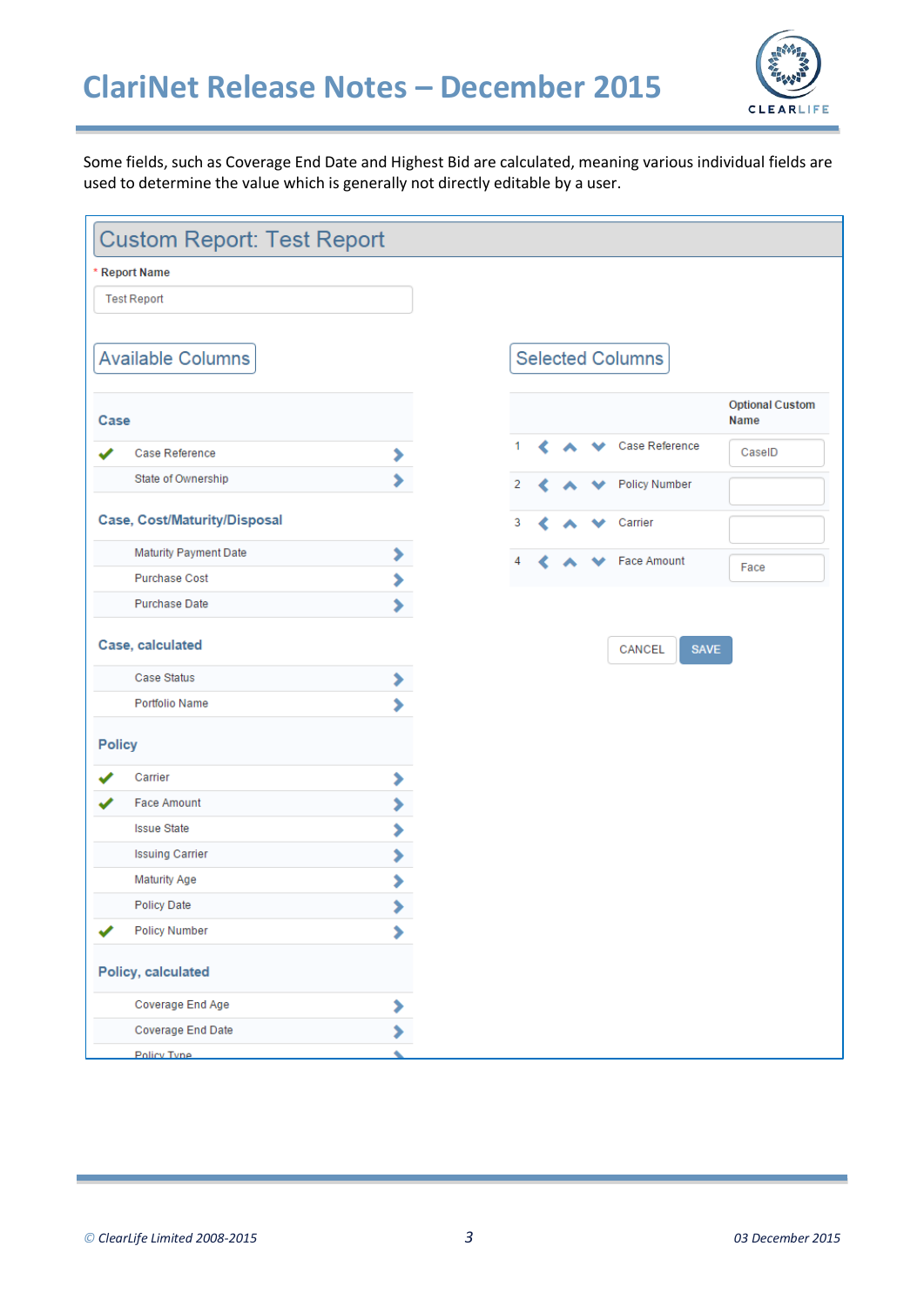

### The reports are made available in the usual Reporting dialog box, underneath the ClariNet built-in reports:

| <b>All Cases</b><br>h,                              |                                                                                                                                                                                                                                                                                                                                                                                                                                                                   |                                |        |                    |               |
|-----------------------------------------------------|-------------------------------------------------------------------------------------------------------------------------------------------------------------------------------------------------------------------------------------------------------------------------------------------------------------------------------------------------------------------------------------------------------------------------------------------------------------------|--------------------------------|--------|--------------------|---------------|
| Carrier                                             | <b>Case Reference</b>                                                                                                                                                                                                                                                                                                                                                                                                                                             | <b>Face Amount</b> Last Status |        | Last Status Date I | <b>Policy</b> |
| American General Life Insurance Company of Delaware | Dummy test case 2                                                                                                                                                                                                                                                                                                                                                                                                                                                 | 10,000,000                     | Active | 01/12/2015         | Policy        |
| American General Life Insurance Company of Delawar  | <b>Reporting</b>                                                                                                                                                                                                                                                                                                                                                                                                                                                  |                                |        |                    |               |
| AXA Equitable Life Insurance Company                | * Type                                                                                                                                                                                                                                                                                                                                                                                                                                                            |                                |        |                    |               |
| American General Life Insurance Company of Delawar  | -- please select --                                                                                                                                                                                                                                                                                                                                                                                                                                               |                                |        |                    | 456<br>7      |
| Showing Case 1 to 4 of 4.                           | - please select-<br><b>Built-in Reports</b><br>Annual Premiums (CSV)<br>Case Status (CSV)<br>Case Status (PDF)<br>Closing Report (PDF)<br>Compliance Checklist (CSV)<br>Funding (CSV)<br>Latest VOCs (CSV)<br>Maturities (CSV)<br>Maturities (PDF)<br>Premium Payment Instruction (CSV)<br>Rolling XX (CSV)<br>State Reporting (CSV)<br>Valuations by Insured (PDF)<br><b>Custom Reports</b><br><b>Bob Special Report</b><br>State X report<br><b>Test Report</b> |                                |        |                    |               |

### <span id="page-3-0"></span>**2. [CL-4684] - Custom case list columns**

#### The standard list of cases has eight data columns and one "Go" columns with all the action buttons:

| All Cases                 | 阊                                | 一。                                                  |                                              |            |                           |                     |            |               |
|---------------------------|----------------------------------|-----------------------------------------------------|----------------------------------------------|------------|---------------------------|---------------------|------------|---------------|
| Case Reference            | Insured(s)                       | Carrier                                             | <b>Policy Number</b> Face Amount Last Status |            |                           | Last Status Date IF | Status Go  |               |
| Dummy test case 2         | Baker, Ted                       | American General Life Insurance Company of Delaware | Policy 2                                     | 10.000.000 | Active                    | 01/12/2015          |            | ■■甲基は<br>Q D- |
| <b>Extrapolation Demo</b> | Baker, Ted/<br>Random, Joe       | American General Life Insurance Company of Delaware | Policy 1                                     | 10,000,000 | Active                    | 01/12/2015          |            | Q▶■圓貝基版       |
| Case 6688                 | Baker, Ted/<br>Random, Joe       | AXA Equitable Life Insurance Company                | Policy 4                                     | 5.000.001  | Closing.<br>Grace Notice! | 13/10/2015          | <b>OWN</b> | Q▶■国国丞嘱       |
| Case 6690                 | Baker, Ted/<br>Random, Josephine | American General Life Insurance Company of Delaware | UL44566372                                   | 5,500,000  | Active                    | 13/01/2013          | <b>OWN</b> | Q▶■圃国丞的       |
| Showing Case 1 to 4 of 4. |                                  |                                                     |                                              |            |                           |                     |            |               |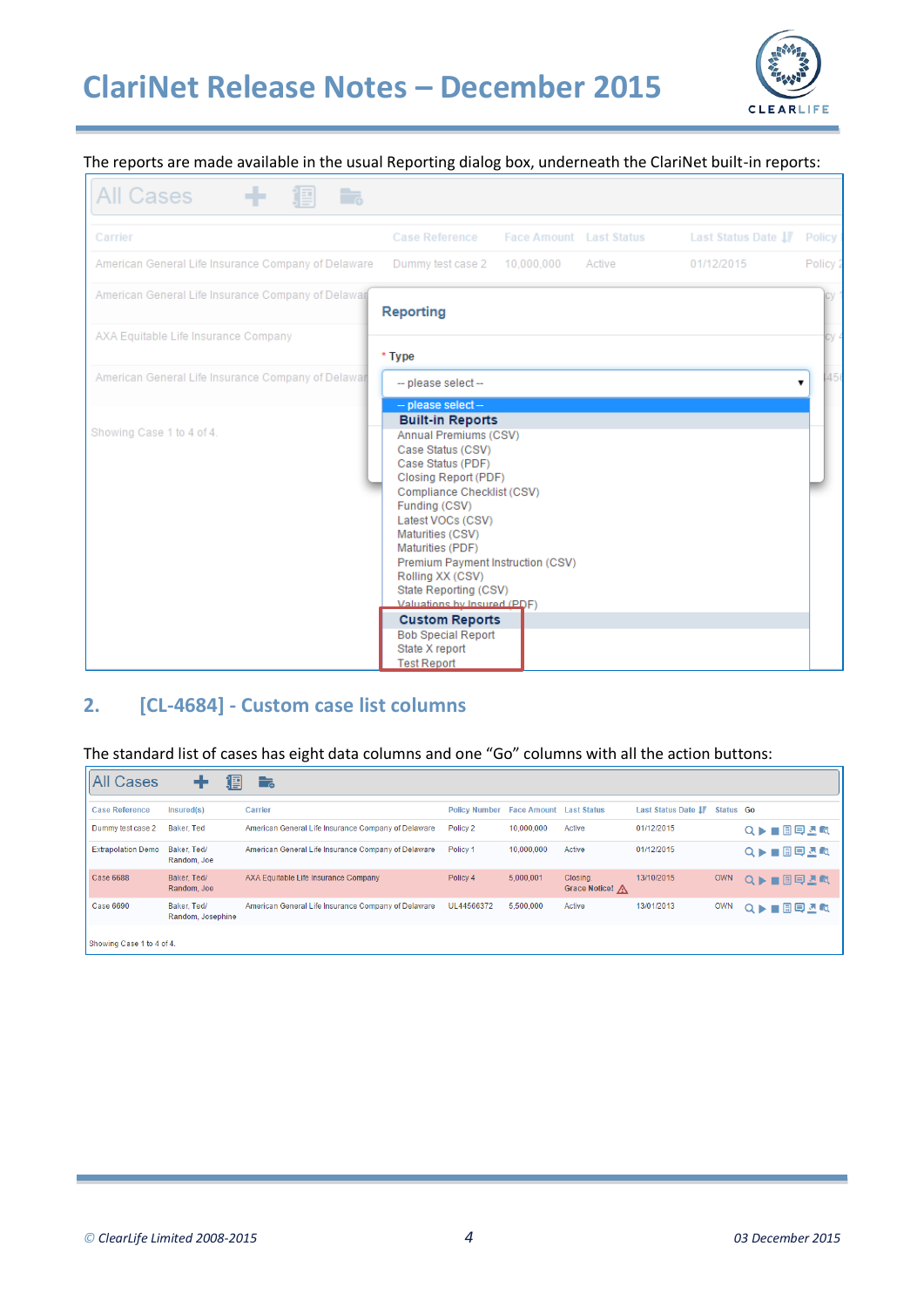

You can now change the order of the columns, and select which ones to display.

Use the "Customize Case Lists" item in the user menu:



Simply check the box for the columns you want to use, and use the up and down arrows to order them.

|  |   | <b>Customize Case Lists</b> |                |
|--|---|-----------------------------|----------------|
|  |   | Order Name                  | <b>Enabled</b> |
|  |   | Case Reference              | V              |
|  | 2 | <b>Policy Number</b>        | ✔              |
|  | 3 | <b>Face Amount</b>          | ✔              |
|  | 4 | Carrier                     | □              |
|  | 5 | Insured(s)                  | ✔              |
|  | 6 | <b>Last Status</b>          | $\Box$         |
|  | 7 | <b>Last Status Date</b>     | □              |
|  | 8 | <b>Status</b>               | г              |

#### All case lists are now displayed with these columns:

| <b>All Cases</b>          | 淐<br>$\overline{\phantom{a}}$ |                    |                                  |         |
|---------------------------|-------------------------------|--------------------|----------------------------------|---------|
| <b>Case Reference</b>     | <b>Policy Number</b>          | <b>Face Amount</b> | Insured(s)                       | Go      |
| Dummy test case 2         | Policy <sub>2</sub>           | 10,000,000         | Baker, Ted                       | Q▶■圖甲基版 |
| <b>Extrapolation Demo</b> | Policy 1                      | 10,000,000         | Baker, Ted/<br>Random, Joe       | Q▶■■甲基吨 |
| Case 6688                 | Policy 4                      | 5.000.001          | Baker, Ted/<br>Random, Joe       | Q▶■圖貝圖嘎 |
| Case 6690                 | UL44566372                    | 5,500,000          | Baker, Ted/<br>Random, Josephine | Q▶■■甲基吨 |
| Showing Case 1 to 4 of 4. |                               |                    |                                  |         |

Note that the red warning icon for Grace Notices is only visible if the "Last Status" column is selected. However, the whole row is still highlighted in red regardless of which columns are selected.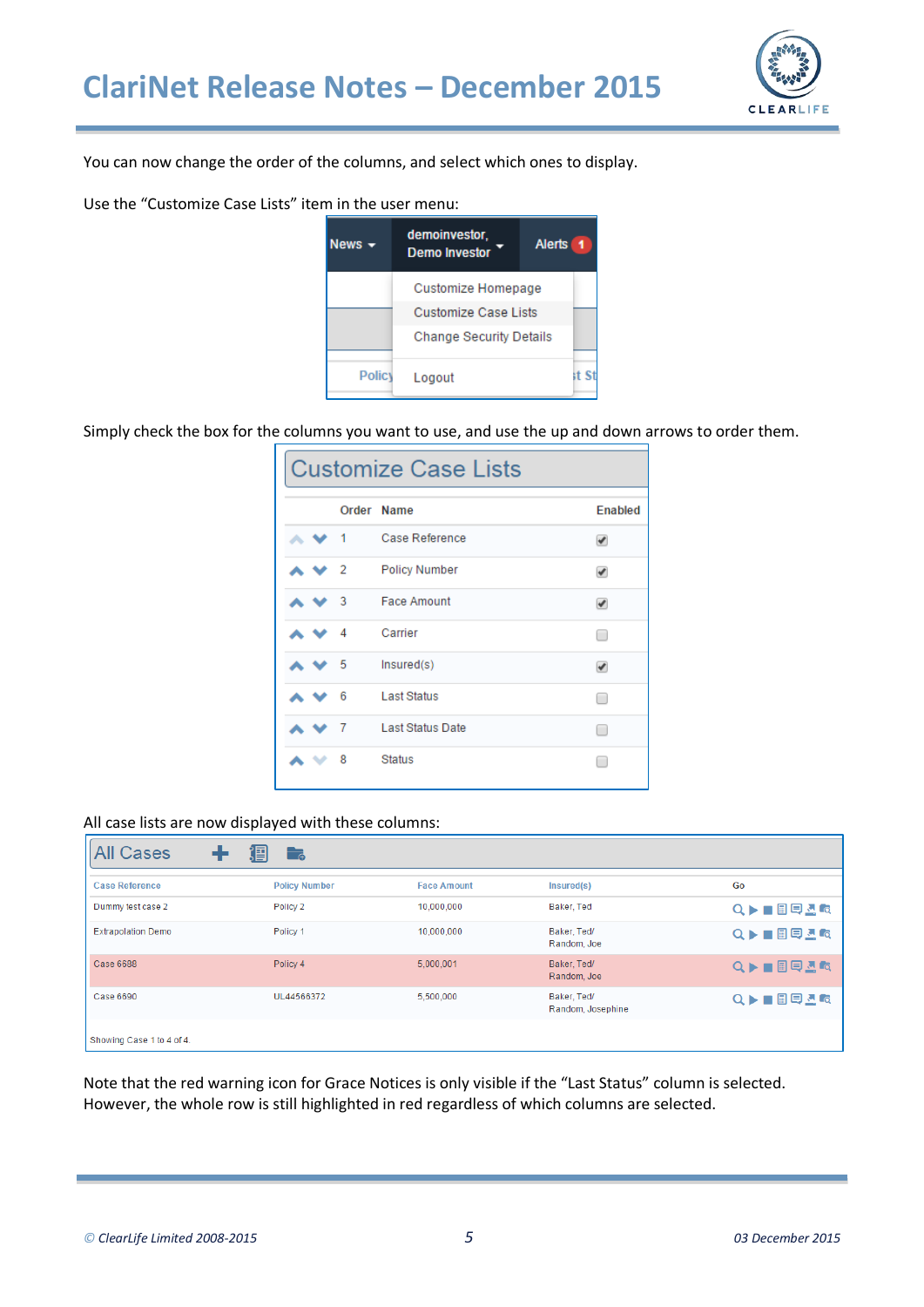

## <span id="page-5-0"></span>**3. [CL-4724] - Documents tab: line up columns to ease reading**

The columns on the Documents tab were not aligned, making it more difficult to read. They are now lined up:

| <b>Documents</b> | $\overline{G}$                                                 |                                 |               |                    |                                     |
|------------------|----------------------------------------------------------------|---------------------------------|---------------|--------------------|-------------------------------------|
|                  | <b>Case Documents</b>                                          |                                 |               |                    |                                     |
| <b>Date</b>      | <b>Type</b>                                                    | <b>Linked Entity</b>            | Source        | <b>Description</b> | <b>File Name</b>                    |
|                  | <b>Accredited Investor</b><br><b>Primary Insured Documents</b> |                                 | Investor      | ÷                  | EmptyPdf.pdf                        |
| <b>Date</b>      | <b>Type</b>                                                    | <b>Linked Entity</b>            | <b>Source</b> | <b>Description</b> | <b>File Name</b>                    |
|                  | <b>Medical Record</b>                                          | <b>Primary Insured</b>          | Investor      | ٠                  | Medical01.pdf                       |
|                  | <b>Life Expectancy Report</b>                                  | Primary Insured: AVS 22/01/2009 | Investor      |                    | UWR ISC Sample, John AB10000001.pdf |
|                  | Uncategorized Documents                                        |                                 |               |                    |                                     |
| <b>Date</b>      | <b>Type</b>                                                    | <b>Linked Entity</b>            | Source        | <b>Description</b> | <b>File Name</b>                    |
|                  | <b>Uncategorized Document</b>                                  |                                 | Investor      | ٠                  | EmptyPdf.pdf                        |

### <span id="page-5-1"></span>**4. [CL-4721] - Update ClariNet logo**

The ClariNet logo has been slightly updated to reflect the ClearLife brand.



# <span id="page-5-2"></span>**5. [CL-4701] - Avoid logging entire contents of XML import**

Importing large portfolios in XML format was sometimes slower than expected because we were logging superfluous information. This is now avoided and the process should be faster as a result.

### <span id="page-5-3"></span>**6. [CL-4722] - Remove obsolete View Help item in Help menu**

The "View Help" pages contained out of date information and have been removed. Please refer to the FAQ page which is updated regularly.